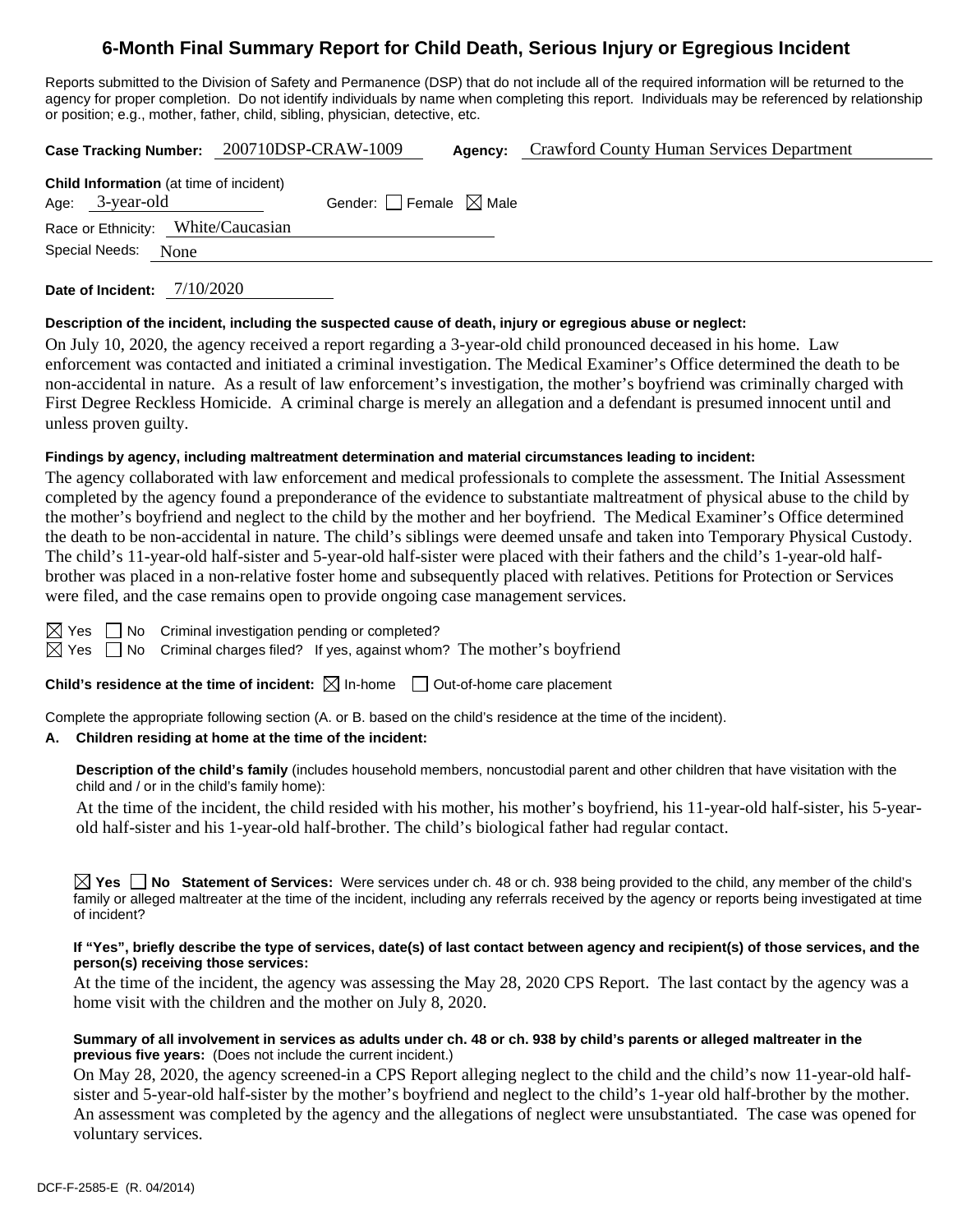On May 23, 2018 the agency screened-in a Services Report. The family was referred to community services.

On April 25, 2016, the agency screened-in a Services Report. The family was referred to public health services.

On August 25, 2015, the agency screened-in a Services Report. The family was referred to community services.

#### **Summary of actions taken by the agency under ch. 48, including any investigation of a report or referrals to services involving the child, any member of the child's family living in this household and the child's parents and alleged maltreater.** (Does not include the current incident.)

(Note: Screened out reports listed in this section may include only the date of the report, screening decision, and if a referral to services occurred at Access. Reports that do not constitute a reasonable suspicion of maltreatment or a reason to believe that the child is threatened with harm are not required to be screened in for an Initial Assessment, and no further action is required by the agency.)

On May 28, 2020, the agency screened-in a CPS Report alleging neglect to the child and the child's now 11-year-old halfsister and 5-year-old half-sister by the mother's boyfriend and neglect to the child's 1-year old half-brother by the mother. An assessment was completed by the agency and the allegations of neglect were unsubstantiated. The case was opened for voluntary services.

On July 15, 2019, the agency screened-out a Services Report.

On May 23, 2018, the agency screened-out a CPS Report.

On May 23, 2018 the agency screened-in a Services Report. The family was referred to community services.

On April 25, 2016, the agency screened-in a Services Report. The family was referred to public health services.

On March 28, 2016, the agency screened-out a Services Report.

On August 25, 2015, the agency screened-in a Services Report. The family was referred to community services.

# **Summary of any investigation involving the child, any member of the child's family and alleged maltreater conducted under ch. 48 and any services provided to the child and child's family since the date of the incident:**

The agency collaborated with law enforcement and medical professionals to complete the assessment. The Initial Assessment completed by the agency found a preponderance of the evidence to substantiate maltreatment of physical abuse to the child by the mother's boyfriend and neglect to the child by the mother and her boyfriend. The Medical Examiner's Office determined the death to be non-accidental in nature. The child's siblings were deemed unsafe and taken into Temporary Physical Custody. The child's 11-year-old half-sister and 5-year-old half-sister were placed with their fathers and the child's 1-year-old half-brother was placed with relatives. Petitions for Protection or Services were filed, and the case remains open to provide ongoing case management services.

# **B. Children residing in out-of-home care (OHC) placement at time of incident:**

# **Description of the OHC placement and basis for decision to place child there:** N/A

#### **Description of all other persons residing in the OHC placement home:**  $N/A$

**Licensing history:** Including type of license, duration of license, summary of any violations by licensee or an employee of licensee or other actions that constitute a substantial failure to protect and promote the welfare of the child. N/A

### **Summary of any actions taken by agency in response to the incident:** (Check all that apply.)

- ⊠ Screening of Access report Attempted or successful reunification
	- Protective plan implemented  $\boxtimes$  Referral to services
	- Initial assessment conducted **Transportation assistance** Transportation assistance

# Safety plan implemented  $\boxtimes$  Collaboration with law enforcement

- 
- 
- 
- 
- 2